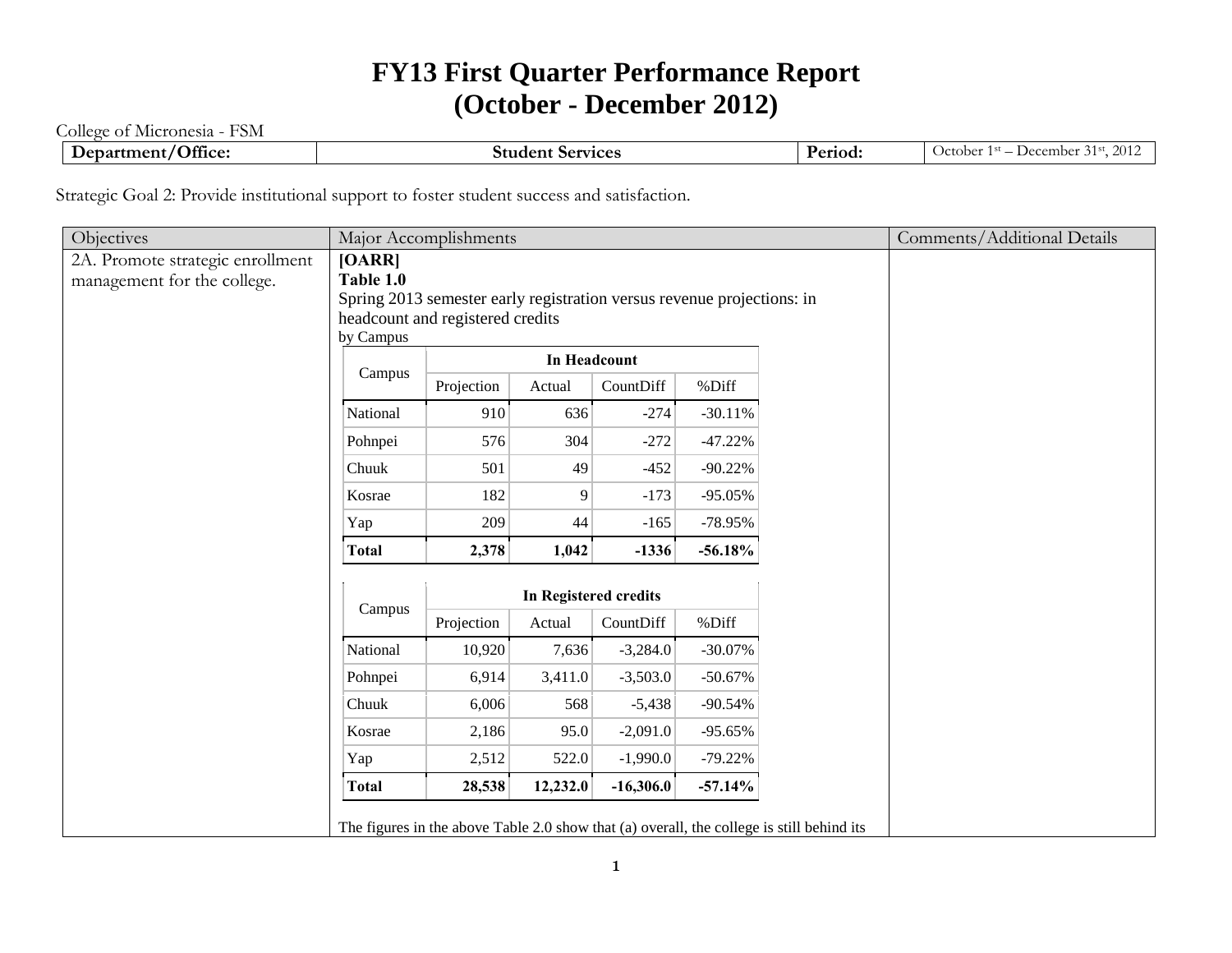|                                                                                                                    | Spring 2013 revenue projection by 57.14%, more or less.; and (b) obviously low early<br>registration activities at the three state campuses: Chuuk, Kosrae, and Yap.<br>Nevertheless, the early registration has been an option given exclusively only of<br>continuing students; as such, new and returning students including those continuing<br>students who opted not to avail the early registration option will have to register<br>during the regular registration on January 8-9, 2013.<br>Table 2.0<br>Number of students who took the November 2012 COMET at the State Campuses<br>by State |       |                                                                                                                                                                                                              |     |  |  |  |  |
|--------------------------------------------------------------------------------------------------------------------|--------------------------------------------------------------------------------------------------------------------------------------------------------------------------------------------------------------------------------------------------------------------------------------------------------------------------------------------------------------------------------------------------------------------------------------------------------------------------------------------------------------------------------------------------------------------------------------------------------|-------|--------------------------------------------------------------------------------------------------------------------------------------------------------------------------------------------------------------|-----|--|--|--|--|
|                                                                                                                    | Pohnpei                                                                                                                                                                                                                                                                                                                                                                                                                                                                                                                                                                                                | Chuuk | Kosrae                                                                                                                                                                                                       | Yap |  |  |  |  |
|                                                                                                                    | 158                                                                                                                                                                                                                                                                                                                                                                                                                                                                                                                                                                                                    | 201   | 29                                                                                                                                                                                                           | 35  |  |  |  |  |
|                                                                                                                    | A COMET was administered at the State Campuses last November 15-23, 2012.<br>There were 423 students who took this COMET. These students included: (a) those<br>who are currently in the <i>certificate-level</i> and wanted to re-challenge the COMET in<br>order to be placed at a higher admission-level, (b) those who took the COMET but did<br>not pass to <i>admission-level</i> , and (c) those who never took the COMET                                                                                                                                                                       |       |                                                                                                                                                                                                              |     |  |  |  |  |
| 2B. Promote more student-<br>centered in the development of<br>specific college system policies<br>and procedures. | [VPSS]<br>SS IEMP Working Group has been working on the Instructional<br>Affairs IEMP to identify and re-write the objectives/outcomes and<br>action steps and key performance indicators and make it student<br>services own IEMP.                                                                                                                                                                                                                                                                                                                                                                    |       |                                                                                                                                                                                                              |     |  |  |  |  |
|                                                                                                                    | residence staff.                                                                                                                                                                                                                                                                                                                                                                                                                                                                                                                                                                                       |       | VPSS continues to work with the Acting Director of Student Life in<br>the development and implementation of the Resident Assistants<br>Program. (RA) Eight RAs were hired on special contracts to assist the |     |  |  |  |  |
|                                                                                                                    | VPSS and Acting Director of Student Life maintained their meeting<br>with the resident advisors, the staff and the residents to communicate<br>and discuss the activities and policies in the residence halls.<br>VPSS and Acting Director of Student Life continued to work with                                                                                                                                                                                                                                                                                                                      |       |                                                                                                                                                                                                              |     |  |  |  |  |
|                                                                                                                    |                                                                                                                                                                                                                                                                                                                                                                                                                                                                                                                                                                                                        |       | staff and RAs on how to be effective and efficient on the job.                                                                                                                                               |     |  |  |  |  |
| 2C. Promote timely college tenure                                                                                  | [VPSS]                                                                                                                                                                                                                                                                                                                                                                                                                                                                                                                                                                                                 |       |                                                                                                                                                                                                              |     |  |  |  |  |
| and graduation of students with                                                                                    |                                                                                                                                                                                                                                                                                                                                                                                                                                                                                                                                                                                                        |       | VPSS continues to work with the Peer Advisors (PAs) and the PA                                                                                                                                               |     |  |  |  |  |
| mastery of array of core learning                                                                                  |                                                                                                                                                                                                                                                                                                                                                                                                                                                                                                                                                                                                        |       | Coordinators to make sure that the PAs continue to assist their peers                                                                                                                                        |     |  |  |  |  |
| objectives, including civic                                                                                        |                                                                                                                                                                                                                                                                                                                                                                                                                                                                                                                                                                                                        |       | and give tours and educate external stakeholders who visit the                                                                                                                                               |     |  |  |  |  |
| mindedness and self-value.                                                                                         | campuses.                                                                                                                                                                                                                                                                                                                                                                                                                                                                                                                                                                                              |       |                                                                                                                                                                                                              |     |  |  |  |  |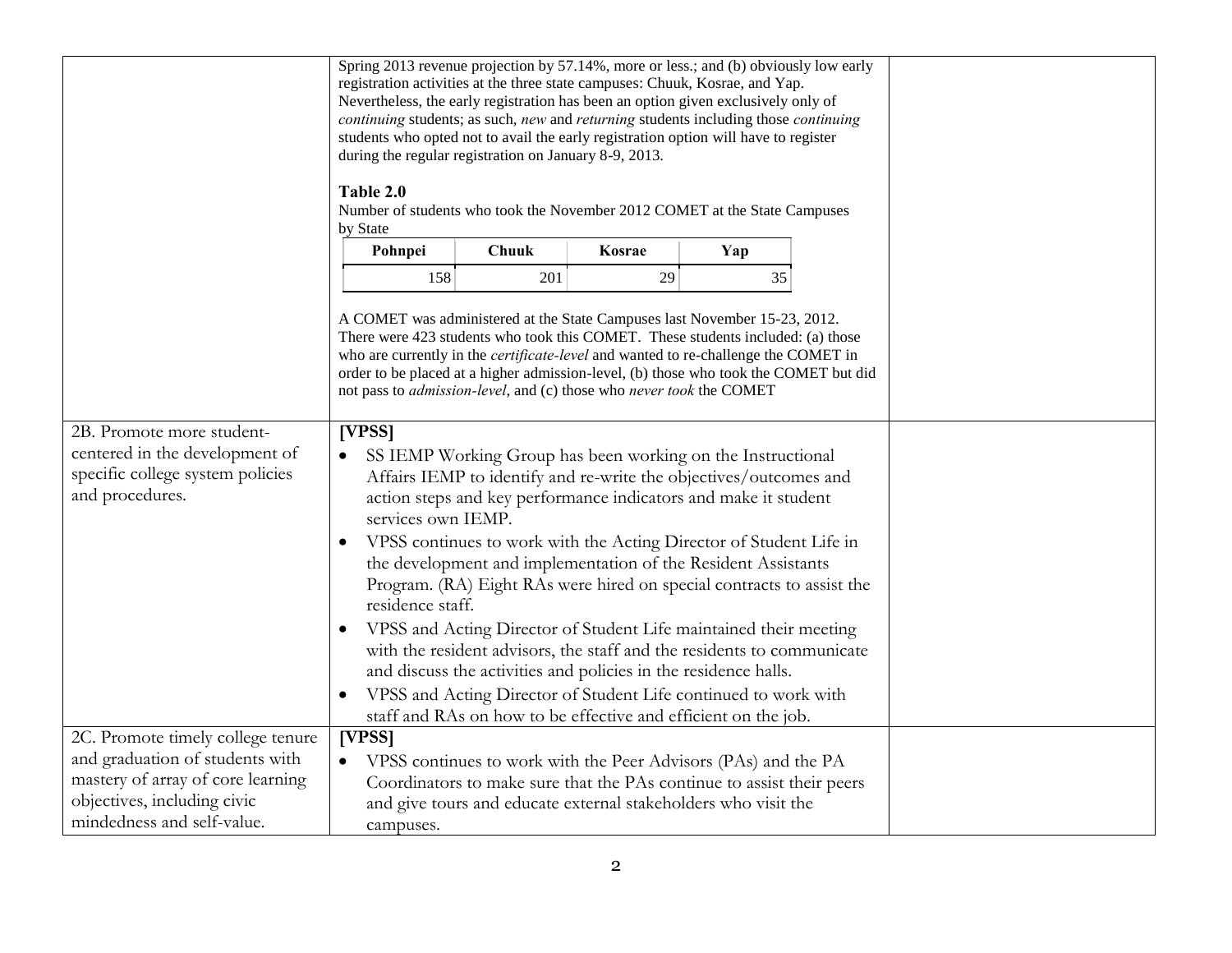| meetings with the student leaders and held elections through the<br>system for students to elect their respective SBA Officers for 2012-<br>2013.<br>$\bullet$<br>months of November and December in order to talk about student<br>concerns and issues.<br>First Year Experience Program. A working group has met several<br>Counselor Edwin from Pohnpei Campus have been tasked by the<br>the campuses.<br>VPSS Office and the Education USA Program continue to monitor<br>their educational endeavors.<br>[FAO]<br>SEG / CWS Fall 2012 (#/Amount)<br>$\overline{PC}$<br>CC<br><b>FMI</b><br>KC<br><b>NC</b><br>${\bf Y}{\bf C}$<br>88/16<br>28/2,<br>150/2<br>8/1,2<br>M<br>24/4,<br>1/131<br>620<br>7,589<br>035<br>,113<br>30<br>$\mathbf F$<br>$\frac{1}{2}/200$<br>17/2,6<br>2/334<br>105/1<br>243/4<br>29/5,<br>9,561<br>3,618<br>449<br>73<br>$\overline{T}$ | $\bullet$ | VPSS office and the SBA Advisors college-wide were engaged in |  |  |  |  |
|-------------------------------------------------------------------------------------------------------------------------------------------------------------------------------------------------------------------------------------------------------------------------------------------------------------------------------------------------------------------------------------------------------------------------------------------------------------------------------------------------------------------------------------------------------------------------------------------------------------------------------------------------------------------------------------------------------------------------------------------------------------------------------------------------------------------------------------------------------------------------|-----------|---------------------------------------------------------------|--|--|--|--|
| VPSS is working collaboratively with the VPIA and the DAP on the<br>working group to write the course outline. Continues to monitor the<br>advising and assisting our very own college students and high school                                                                                                                                                                                                                                                                                                                                                                                                                                                                                                                                                                                                                                                         |           |                                                               |  |  |  |  |
| the movement of students who are transferring and/or graduating by                                                                                                                                                                                                                                                                                                                                                                                                                                                                                                                                                                                                                                                                                                                                                                                                      |           |                                                               |  |  |  |  |
| Took part in the SBA college-wide teleconference meetings during the<br>appropriate guidance and direction from the SBA Advisors at each of                                                                                                                                                                                                                                                                                                                                                                                                                                                                                                                                                                                                                                                                                                                             |           |                                                               |  |  |  |  |
| times to name the writers of the College 101 course outline. DAP and<br>seniors in identifying schools abroad in order to transfer and continue                                                                                                                                                                                                                                                                                                                                                                                                                                                                                                                                                                                                                                                                                                                         |           |                                                               |  |  |  |  |
|                                                                                                                                                                                                                                                                                                                                                                                                                                                                                                                                                                                                                                                                                                                                                                                                                                                                         |           |                                                               |  |  |  |  |
| SBA and Club activities across the campuses to make sure they receive                                                                                                                                                                                                                                                                                                                                                                                                                                                                                                                                                                                                                                                                                                                                                                                                   |           |                                                               |  |  |  |  |
|                                                                                                                                                                                                                                                                                                                                                                                                                                                                                                                                                                                                                                                                                                                                                                                                                                                                         |           |                                                               |  |  |  |  |
|                                                                                                                                                                                                                                                                                                                                                                                                                                                                                                                                                                                                                                                                                                                                                                                                                                                                         |           |                                                               |  |  |  |  |
|                                                                                                                                                                                                                                                                                                                                                                                                                                                                                                                                                                                                                                                                                                                                                                                                                                                                         |           |                                                               |  |  |  |  |
|                                                                                                                                                                                                                                                                                                                                                                                                                                                                                                                                                                                                                                                                                                                                                                                                                                                                         |           |                                                               |  |  |  |  |
|                                                                                                                                                                                                                                                                                                                                                                                                                                                                                                                                                                                                                                                                                                                                                                                                                                                                         |           |                                                               |  |  |  |  |
|                                                                                                                                                                                                                                                                                                                                                                                                                                                                                                                                                                                                                                                                                                                                                                                                                                                                         |           |                                                               |  |  |  |  |
|                                                                                                                                                                                                                                                                                                                                                                                                                                                                                                                                                                                                                                                                                                                                                                                                                                                                         |           |                                                               |  |  |  |  |
|                                                                                                                                                                                                                                                                                                                                                                                                                                                                                                                                                                                                                                                                                                                                                                                                                                                                         |           |                                                               |  |  |  |  |
|                                                                                                                                                                                                                                                                                                                                                                                                                                                                                                                                                                                                                                                                                                                                                                                                                                                                         |           |                                                               |  |  |  |  |
|                                                                                                                                                                                                                                                                                                                                                                                                                                                                                                                                                                                                                                                                                                                                                                                                                                                                         |           |                                                               |  |  |  |  |
|                                                                                                                                                                                                                                                                                                                                                                                                                                                                                                                                                                                                                                                                                                                                                                                                                                                                         |           |                                                               |  |  |  |  |
|                                                                                                                                                                                                                                                                                                                                                                                                                                                                                                                                                                                                                                                                                                                                                                                                                                                                         |           |                                                               |  |  |  |  |
|                                                                                                                                                                                                                                                                                                                                                                                                                                                                                                                                                                                                                                                                                                                                                                                                                                                                         |           |                                                               |  |  |  |  |
|                                                                                                                                                                                                                                                                                                                                                                                                                                                                                                                                                                                                                                                                                                                                                                                                                                                                         |           |                                                               |  |  |  |  |
|                                                                                                                                                                                                                                                                                                                                                                                                                                                                                                                                                                                                                                                                                                                                                                                                                                                                         |           |                                                               |  |  |  |  |
|                                                                                                                                                                                                                                                                                                                                                                                                                                                                                                                                                                                                                                                                                                                                                                                                                                                                         |           |                                                               |  |  |  |  |
|                                                                                                                                                                                                                                                                                                                                                                                                                                                                                                                                                                                                                                                                                                                                                                                                                                                                         |           |                                                               |  |  |  |  |
|                                                                                                                                                                                                                                                                                                                                                                                                                                                                                                                                                                                                                                                                                                                                                                                                                                                                         |           |                                                               |  |  |  |  |
|                                                                                                                                                                                                                                                                                                                                                                                                                                                                                                                                                                                                                                                                                                                                                                                                                                                                         |           |                                                               |  |  |  |  |
|                                                                                                                                                                                                                                                                                                                                                                                                                                                                                                                                                                                                                                                                                                                                                                                                                                                                         |           |                                                               |  |  |  |  |
|                                                                                                                                                                                                                                                                                                                                                                                                                                                                                                                                                                                                                                                                                                                                                                                                                                                                         |           |                                                               |  |  |  |  |
|                                                                                                                                                                                                                                                                                                                                                                                                                                                                                                                                                                                                                                                                                                                                                                                                                                                                         |           |                                                               |  |  |  |  |
|                                                                                                                                                                                                                                                                                                                                                                                                                                                                                                                                                                                                                                                                                                                                                                                                                                                                         |           |                                                               |  |  |  |  |
|                                                                                                                                                                                                                                                                                                                                                                                                                                                                                                                                                                                                                                                                                                                                                                                                                                                                         |           |                                                               |  |  |  |  |
|                                                                                                                                                                                                                                                                                                                                                                                                                                                                                                                                                                                                                                                                                                                                                                                                                                                                         |           |                                                               |  |  |  |  |
|                                                                                                                                                                                                                                                                                                                                                                                                                                                                                                                                                                                                                                                                                                                                                                                                                                                                         |           |                                                               |  |  |  |  |
|                                                                                                                                                                                                                                                                                                                                                                                                                                                                                                                                                                                                                                                                                                                                                                                                                                                                         |           |                                                               |  |  |  |  |
| [Counseling Office]                                                                                                                                                                                                                                                                                                                                                                                                                                                                                                                                                                                                                                                                                                                                                                                                                                                     |           |                                                               |  |  |  |  |
| From the months of October to December, the counseling                                                                                                                                                                                                                                                                                                                                                                                                                                                                                                                                                                                                                                                                                                                                                                                                                  |           |                                                               |  |  |  |  |
| office provided routine services to over 200 students.                                                                                                                                                                                                                                                                                                                                                                                                                                                                                                                                                                                                                                                                                                                                                                                                                  |           |                                                               |  |  |  |  |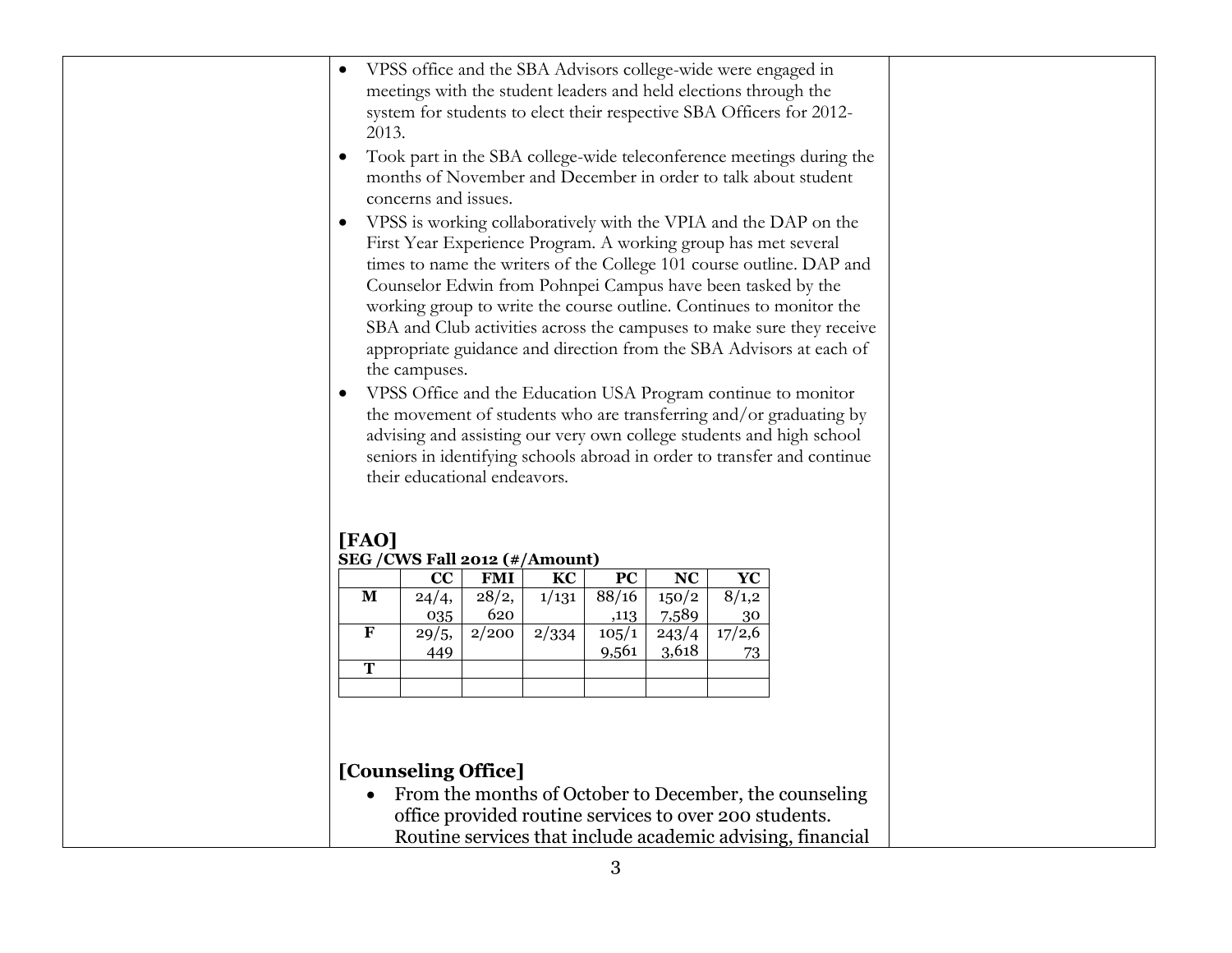| $\bullet$<br>website:<br>22:30:10<br>M<br>$\overline{\mathbf{F}}$<br>$\overline{\mathbf{T}}$ | A college fair was coordinated by the Education USA<br>advisors in mid November. Four hundred people<br>participated in the fair. High school and College of<br>Micronesia students learned about more US institutions<br>that are available. A story was published on the comfsm<br>http://www.comfsm.fm/myShark/news/item=367/mod=<br>The tutors provided tutoring services individually, and in<br>groups. One tutor was requested to assist one instructor<br>with four of her course sections. Over 200 students<br>received tutoring assistance from September to December.<br><b>Tutorial Service</b><br><b>NC</b><br>98<br>114<br>212 |            | aid appeals, disciplinary, etc. |                |            |                  |              |  |
|----------------------------------------------------------------------------------------------|-----------------------------------------------------------------------------------------------------------------------------------------------------------------------------------------------------------------------------------------------------------------------------------------------------------------------------------------------------------------------------------------------------------------------------------------------------------------------------------------------------------------------------------------------------------------------------------------------------------------------------------------------|------------|---------------------------------|----------------|------------|------------------|--------------|--|
| [OARR]<br>Table 3.0<br>Candidates for Fall 2012 semester graduation                          |                                                                                                                                                                                                                                                                                                                                                                                                                                                                                                                                                                                                                                               |            |                                 |                |            |                  |              |  |
| by Campus<br>Campuses                                                                        | <b>BA</b>                                                                                                                                                                                                                                                                                                                                                                                                                                                                                                                                                                                                                                     | <b>TYC</b> | $\mathbf{A}\mathbf{S}$          | AA             | <b>AAS</b> | CA               | <b>Total</b> |  |
| National                                                                                     | 16                                                                                                                                                                                                                                                                                                                                                                                                                                                                                                                                                                                                                                            | 6          | 39                              | 69             |            | $\boldsymbol{2}$ | 132          |  |
| Pohnpei                                                                                      |                                                                                                                                                                                                                                                                                                                                                                                                                                                                                                                                                                                                                                               |            | $\overline{c}$                  |                | 28         | 26               | 56           |  |
| Chuuk                                                                                        |                                                                                                                                                                                                                                                                                                                                                                                                                                                                                                                                                                                                                                               |            | $\mathbf{2}$                    | $\overline{7}$ |            | 4                | 13           |  |
| Kosrae                                                                                       |                                                                                                                                                                                                                                                                                                                                                                                                                                                                                                                                                                                                                                               |            | $\mathbf{1}$                    |                | 3          | $\mathbf{1}$     | $\sqrt{5}$   |  |
| Yap                                                                                          |                                                                                                                                                                                                                                                                                                                                                                                                                                                                                                                                                                                                                                               |            |                                 | 11             |            | 18               | 29           |  |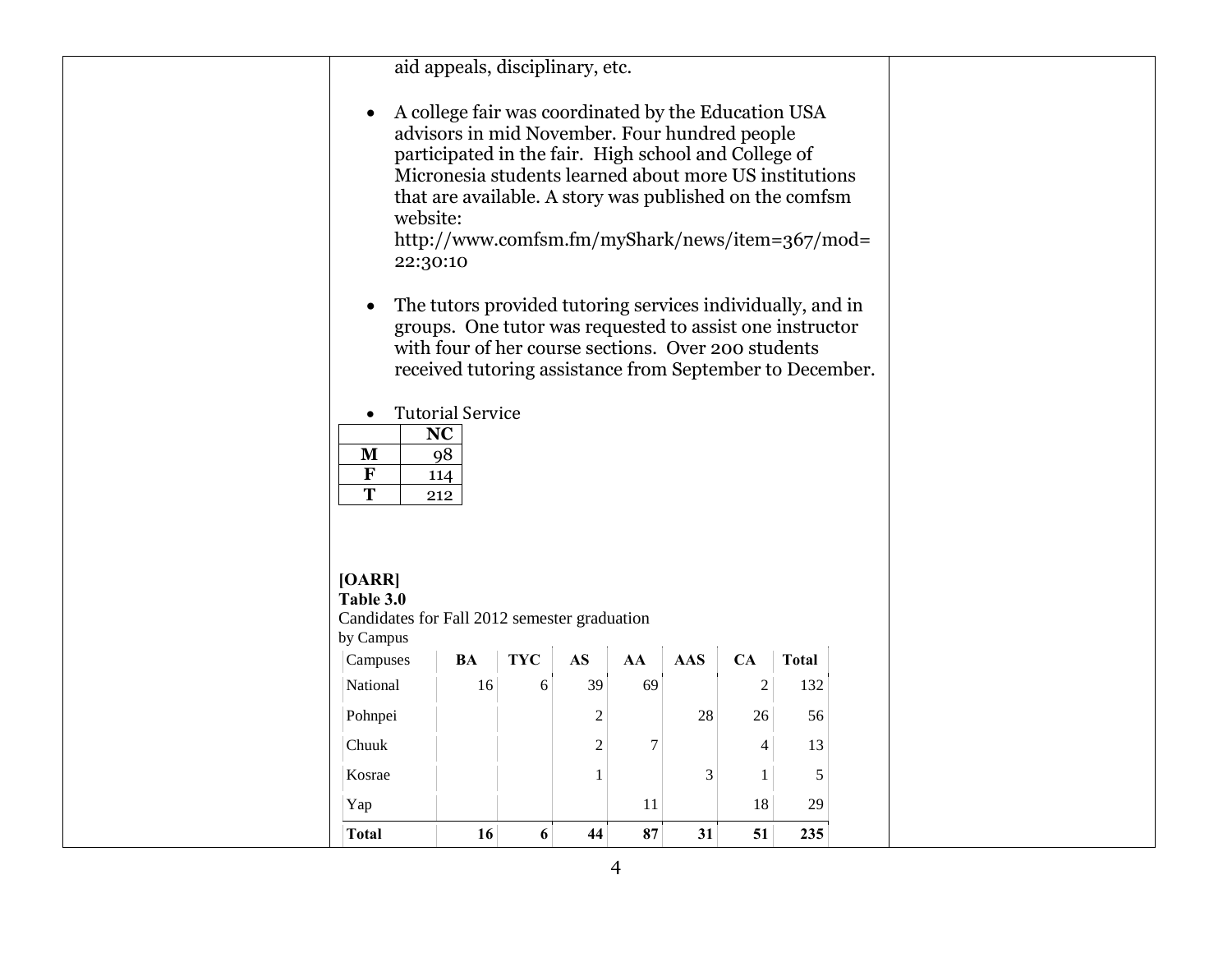|                                                                                                                      |                                                                                                                                                                                                                                                                                                                      |           | The above Table 3.0 shows the number of students who had been advanced to<br>candidacy level after submitting their records to initial degree audit. A final degree<br>audit shall be made to determine the eligibilities of these students to graduate from<br>their respective programs as soon as all <i>final grades</i> for Fall 2012 semesters are<br>received by OARR and posted into the COM-FSM Student Information Systems.                                                                                                                                                                                                                                                                                                                                    |  |
|----------------------------------------------------------------------------------------------------------------------|----------------------------------------------------------------------------------------------------------------------------------------------------------------------------------------------------------------------------------------------------------------------------------------------------------------------|-----------|--------------------------------------------------------------------------------------------------------------------------------------------------------------------------------------------------------------------------------------------------------------------------------------------------------------------------------------------------------------------------------------------------------------------------------------------------------------------------------------------------------------------------------------------------------------------------------------------------------------------------------------------------------------------------------------------------------------------------------------------------------------------------|--|
| 2D. Develop student-friendly<br>campus environment that<br>encourages and enables student to<br>be health conscious. | [VPSS]<br>VPSS took part in the Diabetes Day in November on campus to give<br>the welcoming/opening remarks. Various vendors and agencies from<br>the National and State Government Health Services also participated<br>in the day's events. The Public and Nursing Programs hosted the<br>activities for that day. |           |                                                                                                                                                                                                                                                                                                                                                                                                                                                                                                                                                                                                                                                                                                                                                                          |  |
|                                                                                                                      | [Dispensary]                                                                                                                                                                                                                                                                                                         | <b>NC</b> | October-December 2012- # Visits to Dispensaries                                                                                                                                                                                                                                                                                                                                                                                                                                                                                                                                                                                                                                                                                                                          |  |
|                                                                                                                      | $\mathbf M$                                                                                                                                                                                                                                                                                                          | 359       |                                                                                                                                                                                                                                                                                                                                                                                                                                                                                                                                                                                                                                                                                                                                                                          |  |
|                                                                                                                      | $\mathbf F$                                                                                                                                                                                                                                                                                                          | 490       |                                                                                                                                                                                                                                                                                                                                                                                                                                                                                                                                                                                                                                                                                                                                                                          |  |
|                                                                                                                      | T                                                                                                                                                                                                                                                                                                                    | 849       |                                                                                                                                                                                                                                                                                                                                                                                                                                                                                                                                                                                                                                                                                                                                                                          |  |
|                                                                                                                      |                                                                                                                                                                                                                                                                                                                      |           | • Below is the breakdown of the total number of visits to the dispensary<br>during the reporting period and the reasons for the visits:<br>Of the $849$ visits taken care of during the reporting period, $115$ sought<br>treatment for the flu/cold syndrome, 77 sought treatment for minor injuries,<br>186 sought treatment for generalized aches/pains/headaches, 38 sought<br>treatment for eye/ear/nose-related problems, 72 sought treatment for skin<br>diseases/infections, 24 sought treatment for gastro-intestinal (GI) related<br>problems, 4 sought treatment for genitor-urinary related problems, 1<br>Personal/Family Problem Counseling, 87 were counseled and provided<br>information on reproductive health/family planning and other health-related |  |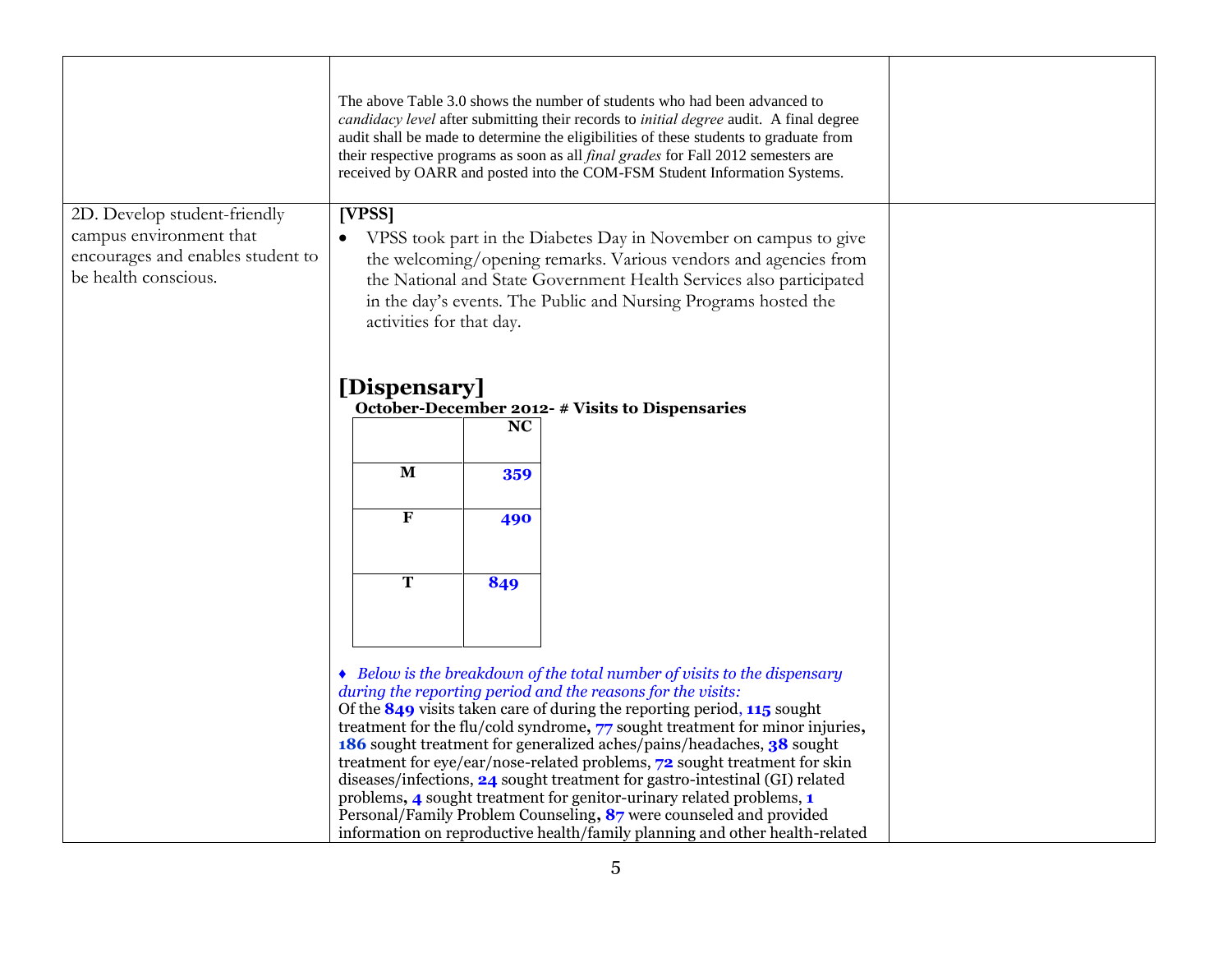problems, **29** requested usage of family planning/contraceptive methods, **0**  were screened, counseled and/or referred for STIs**, 0** received the seasonal influenza vaccines, **0** received the H1N1 influenza vaccines, **0** received other immunization updates. **53** were screened for non-Communicable diseases such as diabetes, hypertension and obesity etc**., 2** was screened, counseled and provided information on the communicable diseases such as Leprosy, TB, Chickenpox/Herpes Zoster etc**., 93** for health maintenance and/or for prophylaxes, **14** requested prescription fills/refills, 20 were referred to other health agencies and **34** were for various reasons.

*♦* The results of activities implemented for 2012 World Diabetes Day showed a total of about **500** participants. Of this number **238** people were screened for diabetes, hypertension and obesity, 122 received the seasonal flu vaccinations, **65** received the deworming treatment and **47** had eye refraction/vision examinations. The 2012 Word Aids Day's activities brought about **800**  participants. Screening activities for Sexually Transmitted Infections/HIV/AIDS will be conducted in January 2013. Survey taken for the World Aids Day activities is yet to be tabulated and evaluated and results will be reported in next report.

## **[Counseling Office]**

 The counseling office spearheaded a substance abuse awareness activity that pulled together over 600 people in the practice gym. The outcome of the activity was that National campus students were able to receive awareness regarding alcohol drinking and its affects. A pre/post test was given to random students. The results: pretest: 55%, posttest:79%. The percentage of improvement was 24.

## **October to December 2012 Counseling Visits**

| NC  |
|-----|
| 8   |
| 13  |
|     |
|     |
| 13  |
| 658 |
|     |

## • Counseling Service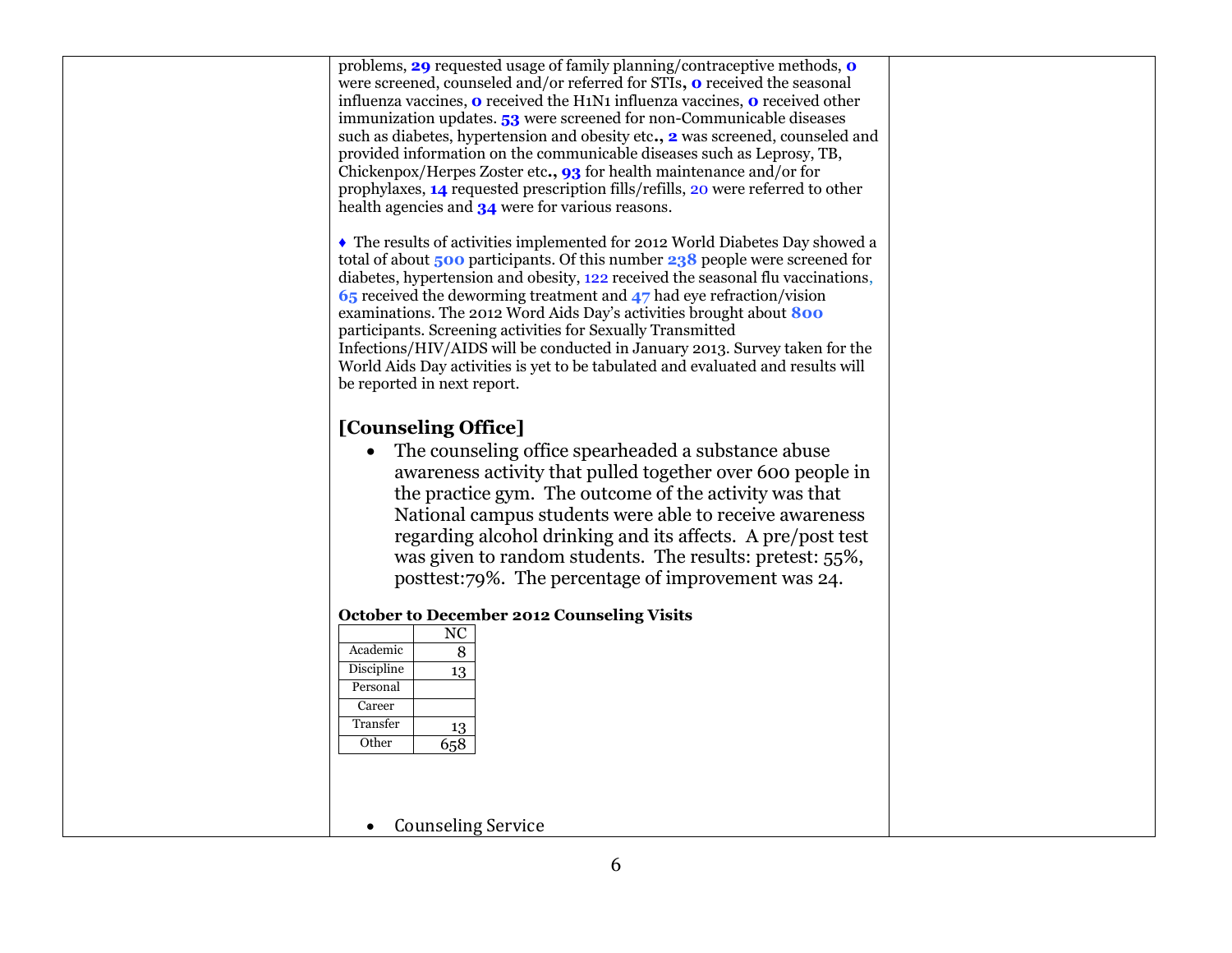|                  | $\bf N\bf\Omega$<br><b>TAC</b> |  |
|------------------|--------------------------------|--|
| 'N<br><b>TAT</b> | 247                            |  |
| ┳                | 115<br>ᆩ                       |  |
| $\mathbf{r}$     | 602                            |  |
|                  |                                |  |
|                  |                                |  |

Strategic Goal 3: Create an adequate, healthy and functional learning and working environments.

| Objectives                          | Major Accomplishments                                                                                                                        | Comments/Additional Details |
|-------------------------------------|----------------------------------------------------------------------------------------------------------------------------------------------|-----------------------------|
| 3A. Provide for adequate facilities | [VPSS]                                                                                                                                       |                             |
| to support a learning community.    | SBA Office has been relocated to a bigger space and renovated at the<br>gym. It is currently housed at the former Ping-Pong room at the gym. |                             |
|                                     | [OARR]<br>Established a new writing center within the Counseling center. Equipped with 6 new<br>desktops.                                    |                             |
| 3B. Provide for maintenance and     | [VPSS]                                                                                                                                       |                             |
| upkeep of grounds, facilities, and  | Work is on-going on the inventory of furniture, mattress, and light                                                                          |                             |
| equipment.                          | fixtures in the residence halls in order to replace them.                                                                                    |                             |
| 3C. Provide for a safe, secure, and |                                                                                                                                              |                             |
| effective college.                  |                                                                                                                                              |                             |

Strategic Goal 4: Foster Effective Communication.

| Objectives                 | Major Accomplishments | Comments/Additional Details |
|----------------------------|-----------------------|-----------------------------|
| 4A. Enhance communication  |                       |                             |
| pathways.                  |                       |                             |
| 4B. Provide communications |                       |                             |
| infrastructure to support  |                       |                             |
| communications pathways.   |                       |                             |
| 4C. Enhance the College    |                       |                             |
| community's ability to     |                       |                             |
| communicate effectively.   |                       |                             |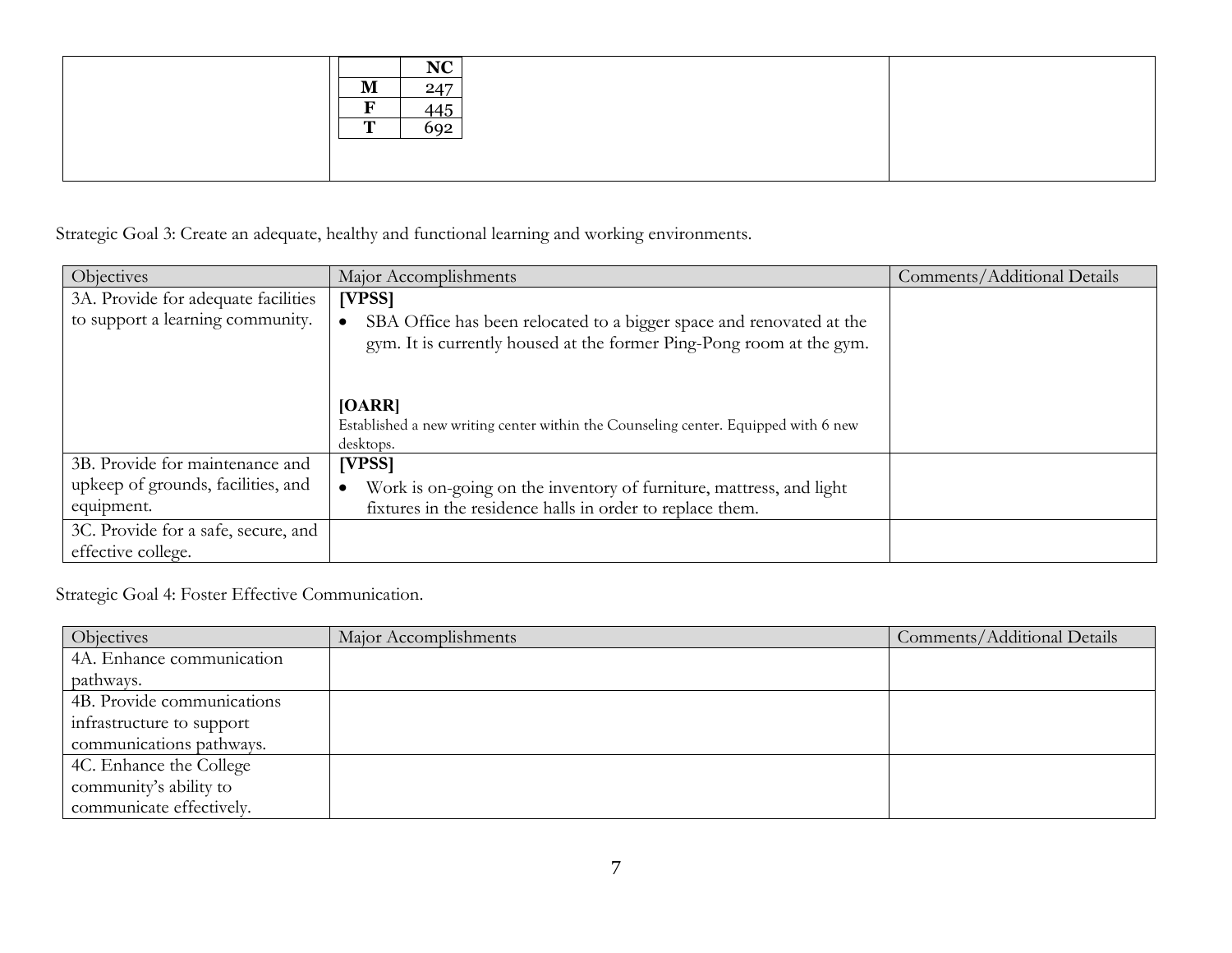Strategic Goal 5: Invest in sufficient, qualified, and effective human resources.

| Objectives                        | Major Accomplishments                                                        | Comments/Additional Details |
|-----------------------------------|------------------------------------------------------------------------------|-----------------------------|
| 5A. Provide on-going professional | [Sports and Recreation]                                                      |                             |
| development of faculty and staff. | College of Micronesia - FSM                                                  |                             |
|                                   | <b>Intramural Games 2012</b>                                                 |                             |
|                                   |                                                                              |                             |
|                                   | <b>Number of Teams Registered for the following sports</b>                   |                             |
|                                   | <b>Basketball</b> - (3 Females/16Males)                                      |                             |
|                                   | Volleyball - (8Females/12Males)                                              |                             |
|                                   | <b>Softball</b> - (7Males)                                                   |                             |
|                                   | Soccer - (5Males)                                                            |                             |
|                                   | <b>Badminton</b> - (6Females/12Males)                                        |                             |
|                                   | Table Tennis - (4Females/10Males)                                            |                             |
|                                   |                                                                              |                             |
|                                   | <b>Total Number of Games Accomplished Since kick off September 5th until</b> |                             |
|                                   | <b>Championship November 23, 2012.</b>                                       |                             |
|                                   | Basketball - 73 games played                                                 |                             |
|                                   | Volleyball - 63 games played<br>Softball $-31$ games played                  |                             |
|                                   | Soccer $-20$ games played                                                    |                             |
|                                   |                                                                              |                             |
|                                   | One day Tournament November 20, 2012                                         |                             |
|                                   | Badminton $-28$ games played                                                 |                             |
|                                   | Table Tennis - 18 games played                                               |                             |
|                                   |                                                                              |                             |
|                                   | Certificate Awarded to the top 3 winners of each sport.                      |                             |
|                                   | Total Budget for awarding - \$1,560.00                                       |                             |
|                                   |                                                                              |                             |
|                                   | <b>Intramural Game Results</b>                                               |                             |
|                                   |                                                                              |                             |
|                                   | <b>Table Tennis</b>                                                          |                             |
|                                   | <b>1ST PLACE - LOATIS SENERES</b>                                            |                             |
|                                   | 2ND PLACE - TOM MAUI                                                         |                             |
|                                   | 3RD PLACE - KASNER HALLENS                                                   |                             |
|                                   |                                                                              |                             |
|                                   | <b>Badminton</b>                                                             |                             |
|                                   | <b>DOUBLES MEN</b>                                                           |                             |
|                                   | $1ST$ PLACE – RHEY GARCIA AND DOMAN DAOAS                                    |                             |
|                                   | $2^{ND}$ PLACE – SWAISER FREDRICK AND D-LUE CHARLEY                          |                             |
|                                   | 3RD PLACE - JAEGER FREDRICK AND TOMMY ABRAHAM                                |                             |
|                                   | <b>DOUBLES WOMEN</b>                                                         |                             |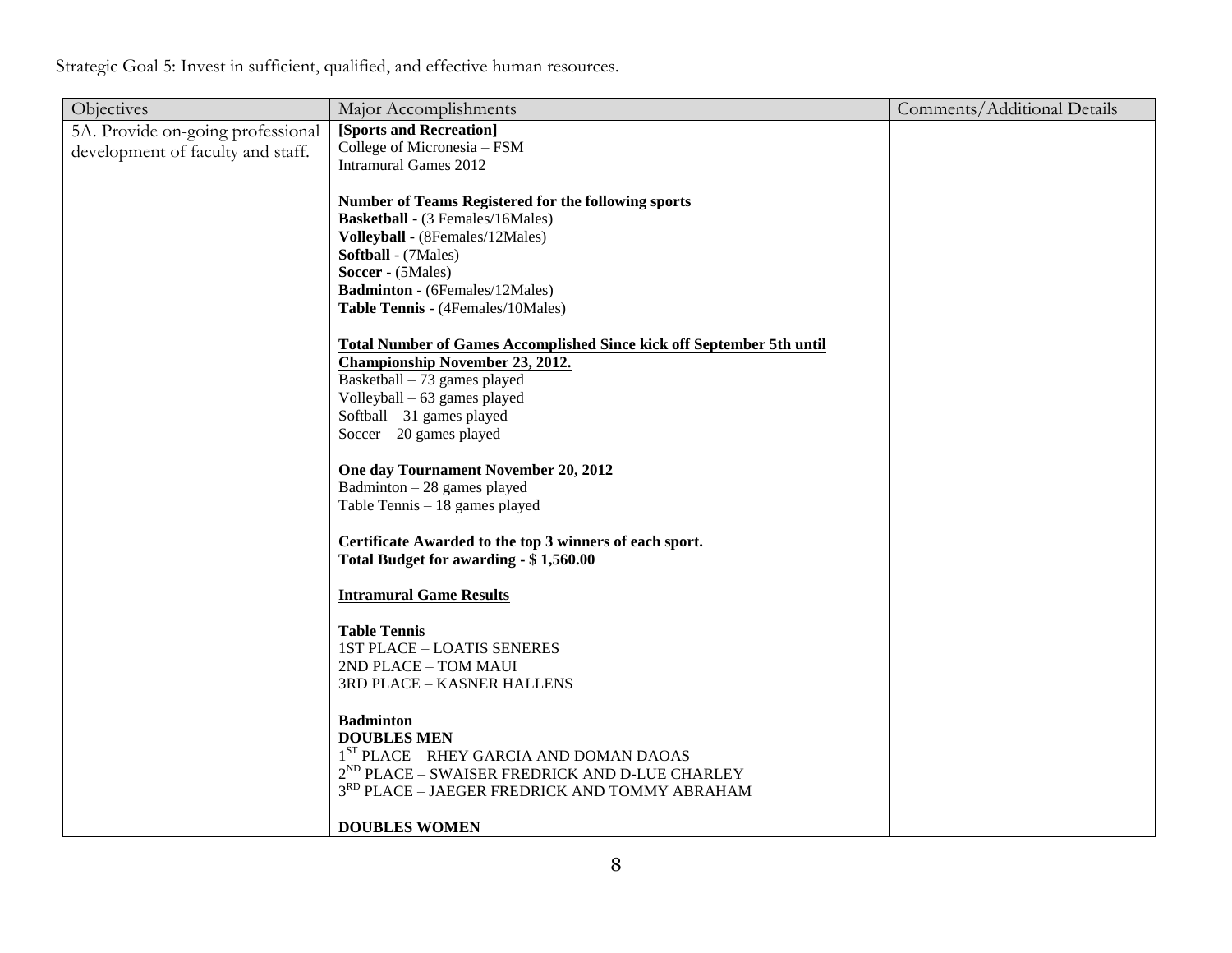| 1ST PLACE - LITAKUA SALIK AND MARLYN NENA                   |  |
|-------------------------------------------------------------|--|
| $2^{\rm ND}$ PLACE – STEPHANIE CANTERO AND ERSELYN IFAMILIK |  |
| 3 <sup>RD</sup> PLACE - JOANIE SANTOS AND ROXANNE JOSEPH    |  |
|                                                             |  |
|                                                             |  |
|                                                             |  |
|                                                             |  |
|                                                             |  |
|                                                             |  |
| <b>MIXED DOUBLES:</b>                                       |  |
| $1ST$ PLACE – RHEY GARCIA AND MARIA PAUL                    |  |
|                                                             |  |
| $2^{\rm ND}$ PLACE – NORIEKA LEKKA AND JOANIE SANTOS        |  |
| 3RD PLACE - DOMAN DAOAS AND ERSELYN IFAMILIK                |  |
|                                                             |  |
|                                                             |  |
| <b>BASKETBALL</b>                                           |  |
| <b>Women's Division</b>                                     |  |
| Champions - Nukap                                           |  |
|                                                             |  |
| 2nd Place - Hotshots                                        |  |
| 3rd Place - YSO                                             |  |
|                                                             |  |
|                                                             |  |
|                                                             |  |
| <b>Men's Division</b>                                       |  |
| Champions - YSO-A                                           |  |
|                                                             |  |
| 2nd Place - Nukap                                           |  |
| 3rd Place - YSO-B                                           |  |
|                                                             |  |
| <b>VOLLEYBALL</b>                                           |  |
|                                                             |  |
| <b>Women's Division</b>                                     |  |
| Champions - Hotshots                                        |  |
| 2nd Place - Mochuu                                          |  |
|                                                             |  |
| 3rd Place - Kosrae-2                                        |  |
|                                                             |  |
| <b>Men's Division</b>                                       |  |
|                                                             |  |
| Champions - Assassins                                       |  |
| 2nd Place - Praetorians                                     |  |
| 3rd Place - Staff                                           |  |
|                                                             |  |
|                                                             |  |
| <b>Softball</b>                                             |  |
| <b>Men's Division</b>                                       |  |
| Champions - Carnationz                                      |  |
|                                                             |  |
| 2nd Place - Staff                                           |  |
| 3rd Place - Sapwuafik                                       |  |
|                                                             |  |
|                                                             |  |
| <b>Soccer</b>                                               |  |
| <b>Men's Division</b>                                       |  |
| Champions - Pohnpei 1                                       |  |
|                                                             |  |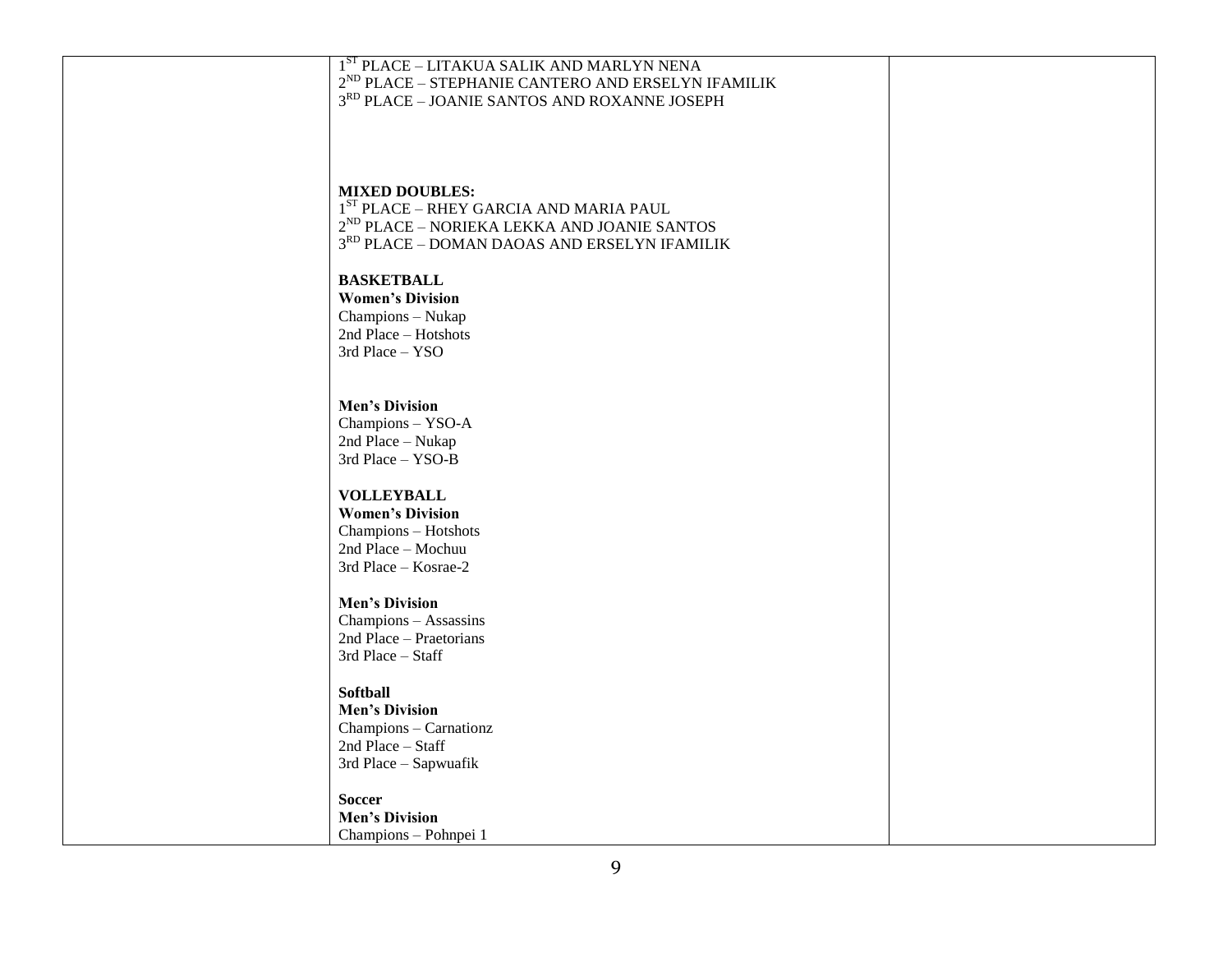| 2nd Place - Staff                                                                                                                         |                                                   |                                                                                       |                                                                                                                                                                                                                                                                                                                                                                                                                                                                                                                                                                                             |                                                                                              |
|-------------------------------------------------------------------------------------------------------------------------------------------|---------------------------------------------------|---------------------------------------------------------------------------------------|---------------------------------------------------------------------------------------------------------------------------------------------------------------------------------------------------------------------------------------------------------------------------------------------------------------------------------------------------------------------------------------------------------------------------------------------------------------------------------------------------------------------------------------------------------------------------------------------|----------------------------------------------------------------------------------------------|
| 3rd Place - YSO                                                                                                                           |                                                   |                                                                                       |                                                                                                                                                                                                                                                                                                                                                                                                                                                                                                                                                                                             |                                                                                              |
| and activities for this reporting period.<br>Males - 517<br>Females $-270$<br><b>Weight Lifting Room</b><br>$Males - 269$<br>Females - 90 |                                                   |                                                                                       | Students Log shows students utilizing our services and doing recreational sports                                                                                                                                                                                                                                                                                                                                                                                                                                                                                                            |                                                                                              |
| $\overline{\phantom{a}}$<br>$\bar{\phantom{a}}$                                                                                           |                                                   | teams we came in $7th$ place                                                          | Other Events or Sports the College is involved in and the outcome<br>2012 Liberation Soccer Games - College team won the 1st place trophy<br>7 Stars Basketball Tournament - 2 teams registered under COM, A and B.<br>very unfortunate COM B got involved in a fight with one of the local teams<br>and was suspended from the tournament. COM A remained and battled to<br>compete in the playoffs and could barely make it to the final 4.<br>Department Softball League - so far 2 wins, ongoing still<br>Memorial softball tournament $-1$ lose and 1 win, ongoing still $-$ Out of 12 |                                                                                              |
|                                                                                                                                           |                                                   |                                                                                       | Activities at the Gym and the staff assisted in the planning and monitoring:                                                                                                                                                                                                                                                                                                                                                                                                                                                                                                                |                                                                                              |
| Aug.                                                                                                                                      | 6/7                                               | $8a-5p$                                                                               | Maintenance Workshop                                                                                                                                                                                                                                                                                                                                                                                                                                                                                                                                                                        | T.T Room                                                                                     |
| Aug.                                                                                                                                      | 6                                                 | $8a-5p$                                                                               | Fresh. Orientation                                                                                                                                                                                                                                                                                                                                                                                                                                                                                                                                                                          | All Courts                                                                                   |
| Aug.                                                                                                                                      | 8/9                                               | $8a-5p$                                                                               | Summit                                                                                                                                                                                                                                                                                                                                                                                                                                                                                                                                                                                      | P. Court                                                                                     |
| Sep.                                                                                                                                      | $\tau$                                            | $1-2p$                                                                                | Work Study Workshop                                                                                                                                                                                                                                                                                                                                                                                                                                                                                                                                                                         | P, Court                                                                                     |
| Sep.                                                                                                                                      | 14                                                | $1-3pm$                                                                               | Convocation                                                                                                                                                                                                                                                                                                                                                                                                                                                                                                                                                                                 | P, Court                                                                                     |
| Sep.<br>Sep./<br>Oct                                                                                                                      | 14<br>24/<br>6                                    | $6-8$ pm<br>8a-6p                                                                     | Chinese Peking Opera<br><b>TCC</b> Meeting                                                                                                                                                                                                                                                                                                                                                                                                                                                                                                                                                  | All Courts<br>All Rooms                                                                      |
| Oct.<br>Oct.<br>Oct.<br>Oct.<br>Nov.<br>Nov.<br>Dec.<br>Dec.                                                                              | 19<br>20<br>26<br>27<br>5/8<br>14<br>5<br>$\,8\,$ | $6-11$ pm<br>6pm<br>$6-11$ pm<br>$6-11$ pm<br>$8a-5p$<br>$3-6p$<br>$9a-4p$<br>$9a-6p$ | <b>SAP Program</b><br>PTK Induction<br><b>PSO Party</b><br><b>DSO</b> Party<br>FSM/State Leadership<br>ED USA Fair<br><b>IOM</b> Training<br>Pingelap Org. activity                                                                                                                                                                                                                                                                                                                                                                                                                         | P. Court<br>P. Court<br>P. Court<br>P. Court<br>P. Court<br>P. Court<br>P. Court<br>M. Court |
| Dec.<br>Dec.                                                                                                                              | 19<br>20                                          | 9a.12p                                                                                | Graduation rehearsal<br>9a – 12pm Commencement exercise M. Court                                                                                                                                                                                                                                                                                                                                                                                                                                                                                                                            | M .Court                                                                                     |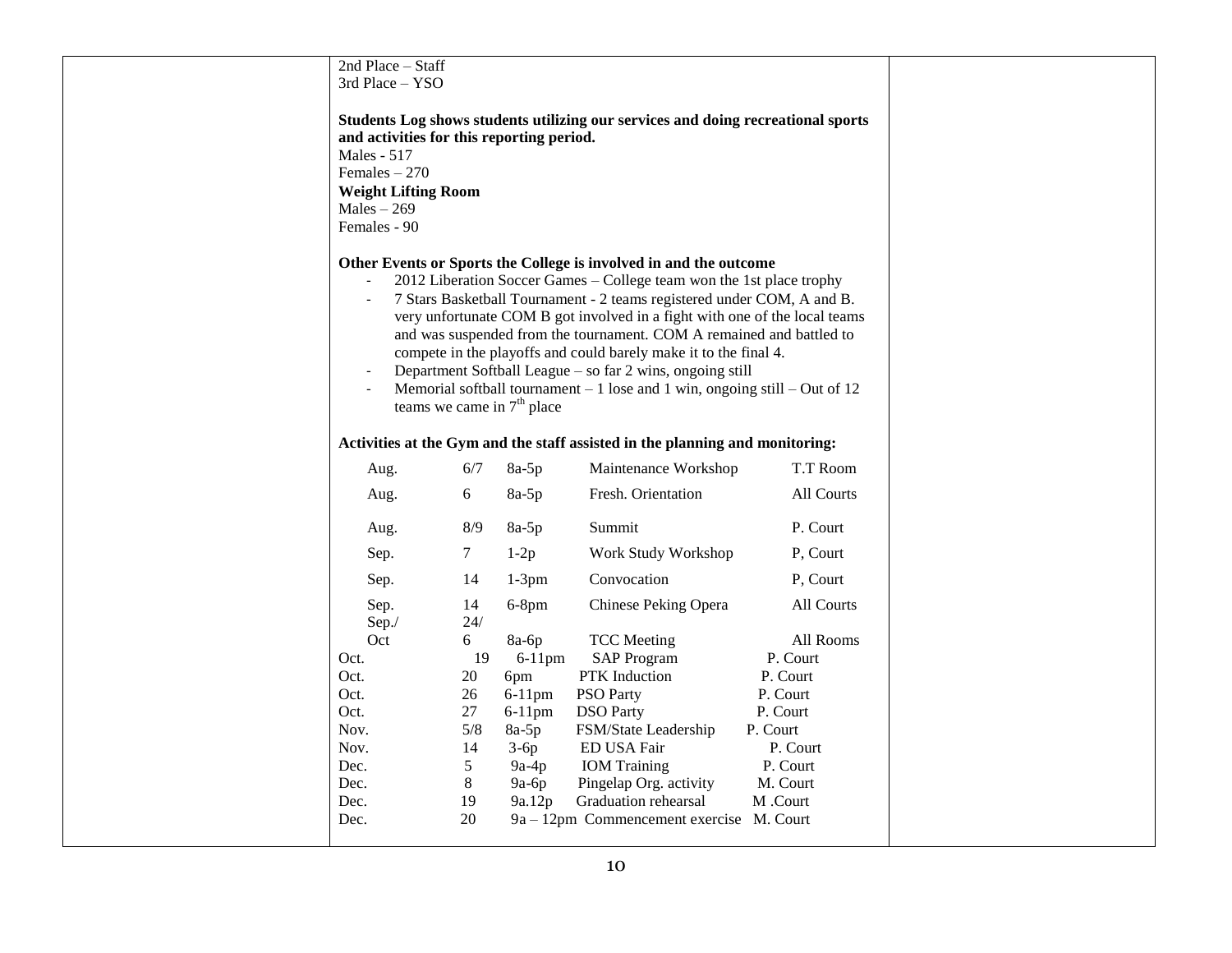|                                   | Completion of the College's intramurals, the results are above<br>❖<br>Budget preparation for FY 2014 completed<br>❖<br>Organize High School Basketball Tournament, kicked off on December 8, ended<br>❖<br>December 20, 2012 at PNI Campus Gym. Results are as followed.<br>$Men -$<br>Kosrae High School Champion<br>CCA 2 <sup>nd</sup><br>PICS 3rd<br>SDA 4th<br>OICA 5th<br>OLM 6th<br>Women-<br>SDA High school Champion<br>PICS $2^{n\bar{d}}$<br>$CCA$ $3rd$<br>The ultimate intention to organize a basketball tournament for the high schools are<br>❖<br>as follows:<br>1. To market the college sports and activities to the high schools students so<br>they can choose us as a top priority for continuing education<br>2. To allow other offices the opportunity to promote their respective office<br>programs to the high school students<br>3. To occupy their time over the break and to keep their mind and bodies<br>healthy before school resumes.<br>Unable to run a departments basketball tournament over the holidays did not get<br>❖<br>responds from the departments from the state and nation governments. |  |
|-----------------------------------|------------------------------------------------------------------------------------------------------------------------------------------------------------------------------------------------------------------------------------------------------------------------------------------------------------------------------------------------------------------------------------------------------------------------------------------------------------------------------------------------------------------------------------------------------------------------------------------------------------------------------------------------------------------------------------------------------------------------------------------------------------------------------------------------------------------------------------------------------------------------------------------------------------------------------------------------------------------------------------------------------------------------------------------------------------------------------------------------------------------------------------------|--|
| 5B. Recruit and retain qualified  |                                                                                                                                                                                                                                                                                                                                                                                                                                                                                                                                                                                                                                                                                                                                                                                                                                                                                                                                                                                                                                                                                                                                          |  |
| personnel to allow delivery of    |                                                                                                                                                                                                                                                                                                                                                                                                                                                                                                                                                                                                                                                                                                                                                                                                                                                                                                                                                                                                                                                                                                                                          |  |
| quality services.                 |                                                                                                                                                                                                                                                                                                                                                                                                                                                                                                                                                                                                                                                                                                                                                                                                                                                                                                                                                                                                                                                                                                                                          |  |
| 5C. Update personnel policies and |                                                                                                                                                                                                                                                                                                                                                                                                                                                                                                                                                                                                                                                                                                                                                                                                                                                                                                                                                                                                                                                                                                                                          |  |
| procedures to meet on-going       |                                                                                                                                                                                                                                                                                                                                                                                                                                                                                                                                                                                                                                                                                                                                                                                                                                                                                                                                                                                                                                                                                                                                          |  |
| human resource needs.             |                                                                                                                                                                                                                                                                                                                                                                                                                                                                                                                                                                                                                                                                                                                                                                                                                                                                                                                                                                                                                                                                                                                                          |  |

Strategic Goal 6: Ensure sufficient and well-managed fiscal resources that maintain financial stability.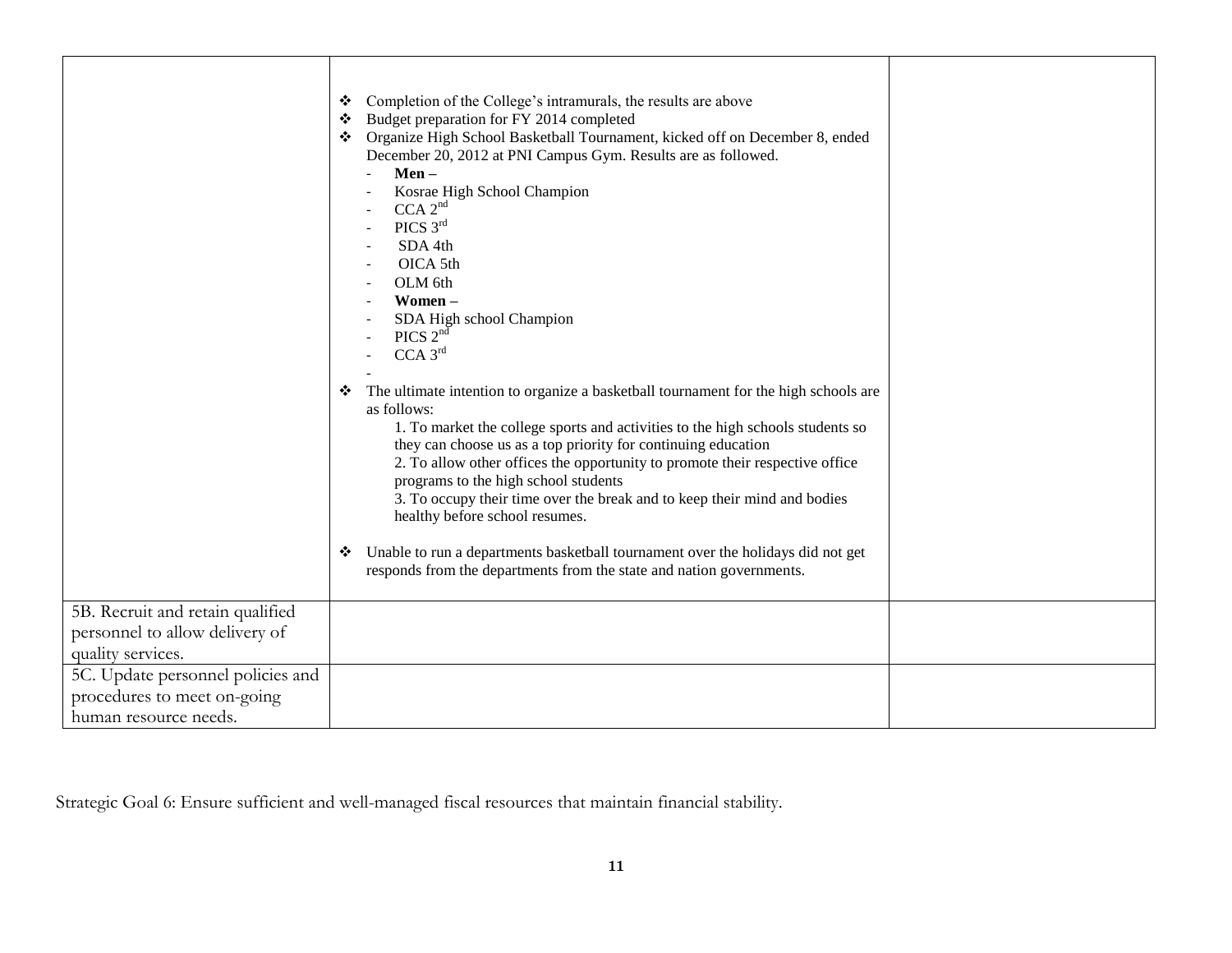| Objectives                                                                | Major Accomplishments                                                                                                                                                                                                                                                                                                                                                                                                                                | Comments/Additional Details |
|---------------------------------------------------------------------------|------------------------------------------------------------------------------------------------------------------------------------------------------------------------------------------------------------------------------------------------------------------------------------------------------------------------------------------------------------------------------------------------------------------------------------------------------|-----------------------------|
| 6A. Enhance new and existing                                              |                                                                                                                                                                                                                                                                                                                                                                                                                                                      |                             |
| revenue resources to promote                                              |                                                                                                                                                                                                                                                                                                                                                                                                                                                      |                             |
| growth and increase cost                                                  |                                                                                                                                                                                                                                                                                                                                                                                                                                                      |                             |
| effectiveness.                                                            |                                                                                                                                                                                                                                                                                                                                                                                                                                                      |                             |
| 6B. Diversity resources of the                                            |                                                                                                                                                                                                                                                                                                                                                                                                                                                      |                             |
| College.                                                                  |                                                                                                                                                                                                                                                                                                                                                                                                                                                      |                             |
| 6C. Budgeting and resource                                                | [VPSS]                                                                                                                                                                                                                                                                                                                                                                                                                                               |                             |
| allocation.                                                               | Student Service Department and its office heads have been working on<br>the formulation of the FY2014 Budget and to comply with the budget<br>directives. All office heads submitted balanced budgets.<br>VPSS was part of the FY 2014 Budget formulations. Department staff<br>also met several times to look at the budget guidelines and deadlines<br>and to make sure to stay within the budget allocations and ceilings<br>from administration. |                             |
| 6D. Develop and implement                                                 |                                                                                                                                                                                                                                                                                                                                                                                                                                                      |                             |
| college sustainability plans that<br>will lead to the careful stewardship |                                                                                                                                                                                                                                                                                                                                                                                                                                                      |                             |
| of natural and man-made                                                   |                                                                                                                                                                                                                                                                                                                                                                                                                                                      |                             |
| resources, savings of revenue, and                                        |                                                                                                                                                                                                                                                                                                                                                                                                                                                      |                             |
| enhancement of the college                                                |                                                                                                                                                                                                                                                                                                                                                                                                                                                      |                             |
| experience, serves as a model for                                         |                                                                                                                                                                                                                                                                                                                                                                                                                                                      |                             |
| the nation.                                                               |                                                                                                                                                                                                                                                                                                                                                                                                                                                      |                             |

Strategic Goal 7: Build a partnering and services network for community, workforce, and economic development.

| Objectives                      | Major Accomplishments                                                                                                                                                                                                                                                                                                                                                                                                                                                                                                                                                                                                                                                                                                                                                                          | Comments/Additional Details |
|---------------------------------|------------------------------------------------------------------------------------------------------------------------------------------------------------------------------------------------------------------------------------------------------------------------------------------------------------------------------------------------------------------------------------------------------------------------------------------------------------------------------------------------------------------------------------------------------------------------------------------------------------------------------------------------------------------------------------------------------------------------------------------------------------------------------------------------|-----------------------------|
| 7A. Increase involvement of the | [Dispensary]                                                                                                                                                                                                                                                                                                                                                                                                                                                                                                                                                                                                                                                                                                                                                                                   |                             |
| community in college affairs.   | To promote and increase involvement of the community in the college<br>affairs, activities planned and implemented for 2012 World Diabetes<br>Day and World Aids Day were done in collaboration with government<br>and non-governmental agencies/programs including Pohnpei State<br>Public Health programs, Medpharm Clinic & Pharmacy, Island Food<br>Community of Pohnpei-"Go Local" and various community youth<br>groups. Additionally, as a member of the FSM National Advisory<br>Committee For HIV, Other STIs, and TB representing the college, the<br>nurse participated in the 3 <sup>rd</sup> meeting of the council held in Chuuk. The<br>committee not only discussed about the programs, activities and<br>funding sources for HIV/AIDS, but actually seized the opportunity to |                             |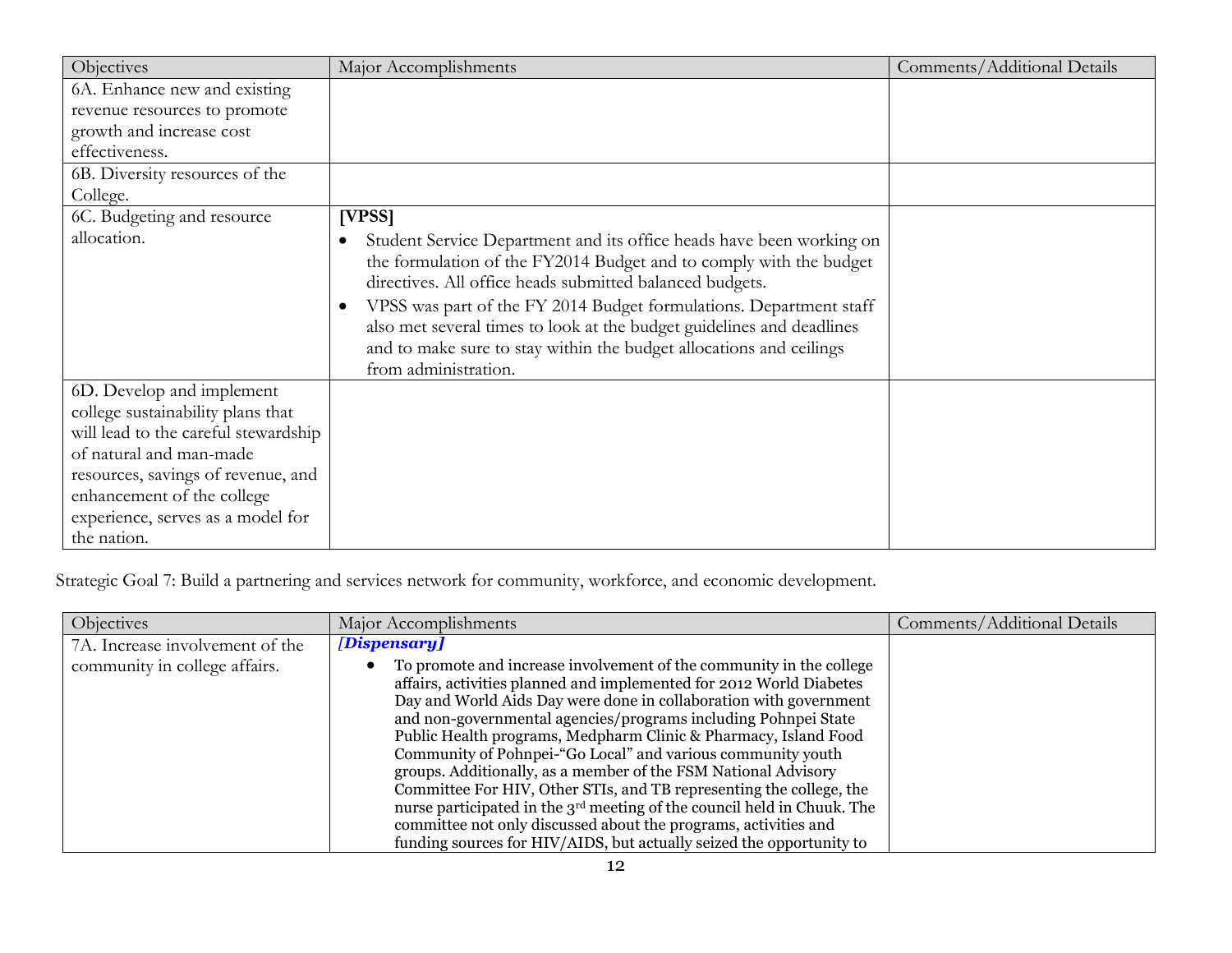|                                  | do outreach activities to the communities. For instance, arrangement<br>was made to have Mr. Temo Sasauo who was a HIV/AIDS positive<br>spoke to students and faculty at the COM-FSM Chuuk campus and<br>Berea Christian High School about his experience living with<br>HIV/AIDS. Mr. Temo Sasau also gave the same presentation to the<br>students and staff at the National and Pohnpei campuses and other<br>schools in Pohnpei. Serving on this committee should further<br>strengthen and facilitate better working relationships and therefore<br>better collaboration and improvement in coordination and<br>implementation of activities on HIV/STIs and TB at the college |  |
|----------------------------------|-------------------------------------------------------------------------------------------------------------------------------------------------------------------------------------------------------------------------------------------------------------------------------------------------------------------------------------------------------------------------------------------------------------------------------------------------------------------------------------------------------------------------------------------------------------------------------------------------------------------------------------------------------------------------------------|--|
| 7B. Enhance and promote          |                                                                                                                                                                                                                                                                                                                                                                                                                                                                                                                                                                                                                                                                                     |  |
| employment opportunities for     |                                                                                                                                                                                                                                                                                                                                                                                                                                                                                                                                                                                                                                                                                     |  |
| graduates.                       |                                                                                                                                                                                                                                                                                                                                                                                                                                                                                                                                                                                                                                                                                     |  |
| 7C. Develop new enhance existing |                                                                                                                                                                                                                                                                                                                                                                                                                                                                                                                                                                                                                                                                                     |  |
| programs to meet the changing    |                                                                                                                                                                                                                                                                                                                                                                                                                                                                                                                                                                                                                                                                                     |  |
| educational needs of our         |                                                                                                                                                                                                                                                                                                                                                                                                                                                                                                                                                                                                                                                                                     |  |
| communities.                     |                                                                                                                                                                                                                                                                                                                                                                                                                                                                                                                                                                                                                                                                                     |  |
| 7D. Provide Cooperative          |                                                                                                                                                                                                                                                                                                                                                                                                                                                                                                                                                                                                                                                                                     |  |
| Extension.                       |                                                                                                                                                                                                                                                                                                                                                                                                                                                                                                                                                                                                                                                                                     |  |

Strategic Goal 8: Promote the uniqueness of our community, cultivate respect for individual differences and champion diversity.

| Objectives                                                                      | Major Accomplishments                                                                                                                                                                                                                                                                                                                                                                                           | Comments/Additional Details |
|---------------------------------------------------------------------------------|-----------------------------------------------------------------------------------------------------------------------------------------------------------------------------------------------------------------------------------------------------------------------------------------------------------------------------------------------------------------------------------------------------------------|-----------------------------|
| 8A. Increase community<br>involvement in college affairs.                       | [VPSS]<br>VPSS continues to collaborate with the FSM Department of Health<br>Services in the works of Peer Counseling Office. FSM Dept. of Health<br>funds the Peer Counseling across the state campuses (except Pohnpei<br>campus) and National campus.<br>Congressional oversight hearings were held with Congress and the<br>cabinet was invited to take part regarding funding and accreditation<br>issues. |                             |
| 8B. Cultivate respect for<br>individual differences, and<br>champion diversity. |                                                                                                                                                                                                                                                                                                                                                                                                                 |                             |